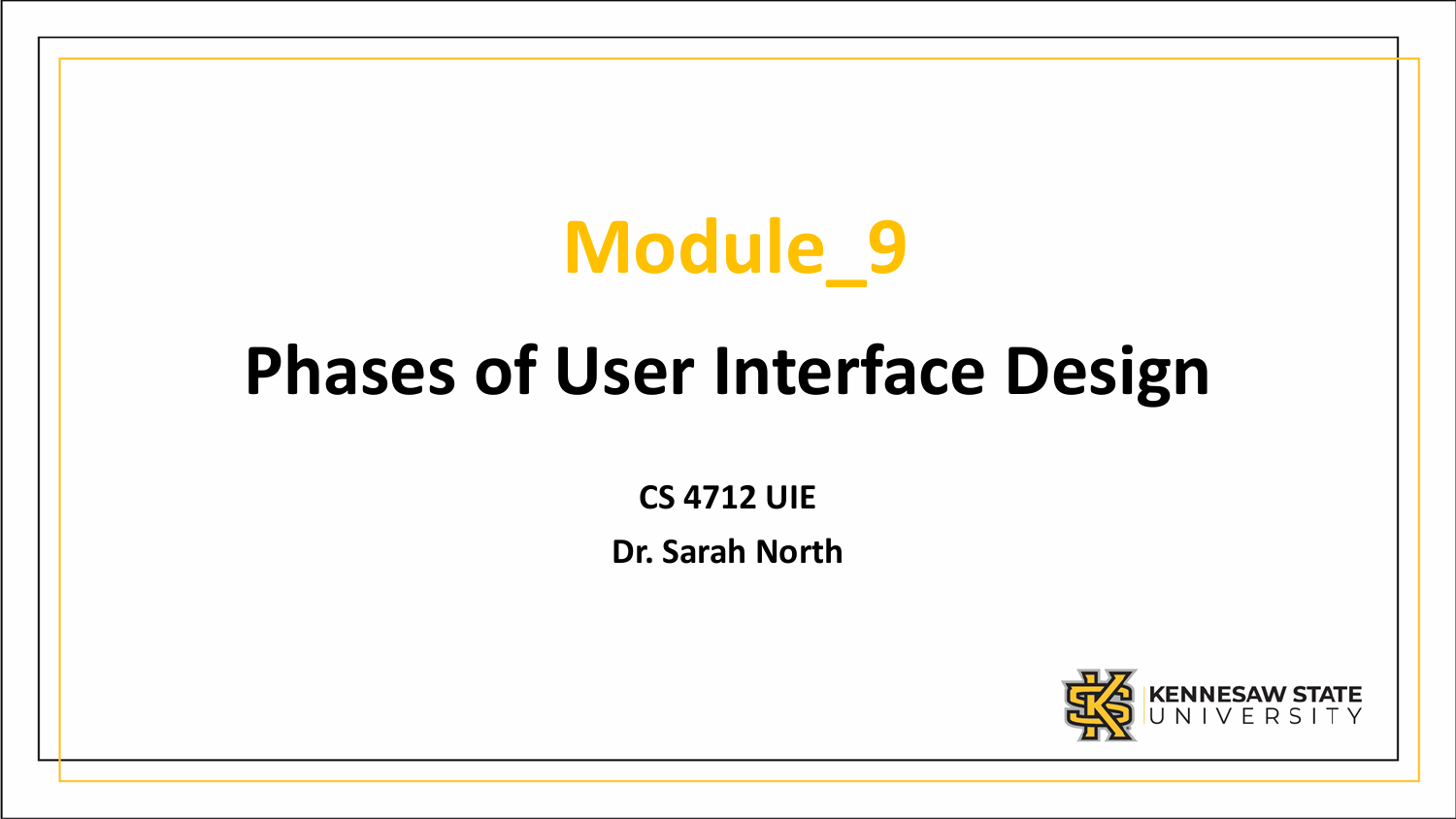# **Introduction and Background**

- **User interface design has many steps to create the perfect product.**
- The main goal behind user interface design is defining a goal of
	- how the product will be used and
	- whom the product is intended for.
- Business functions will introduce the idea of activities that carry out part of a function of an organization
- Some of these steps include
	- **1. Business Functions,**
	- **2. Collection & Analysis,**
	- **3. Conceptual Model Development,**
	- **4. Guidelines For Screen Design,**
	- **5. Evaluation and Usability Test**
	- **6. Prototype Design**

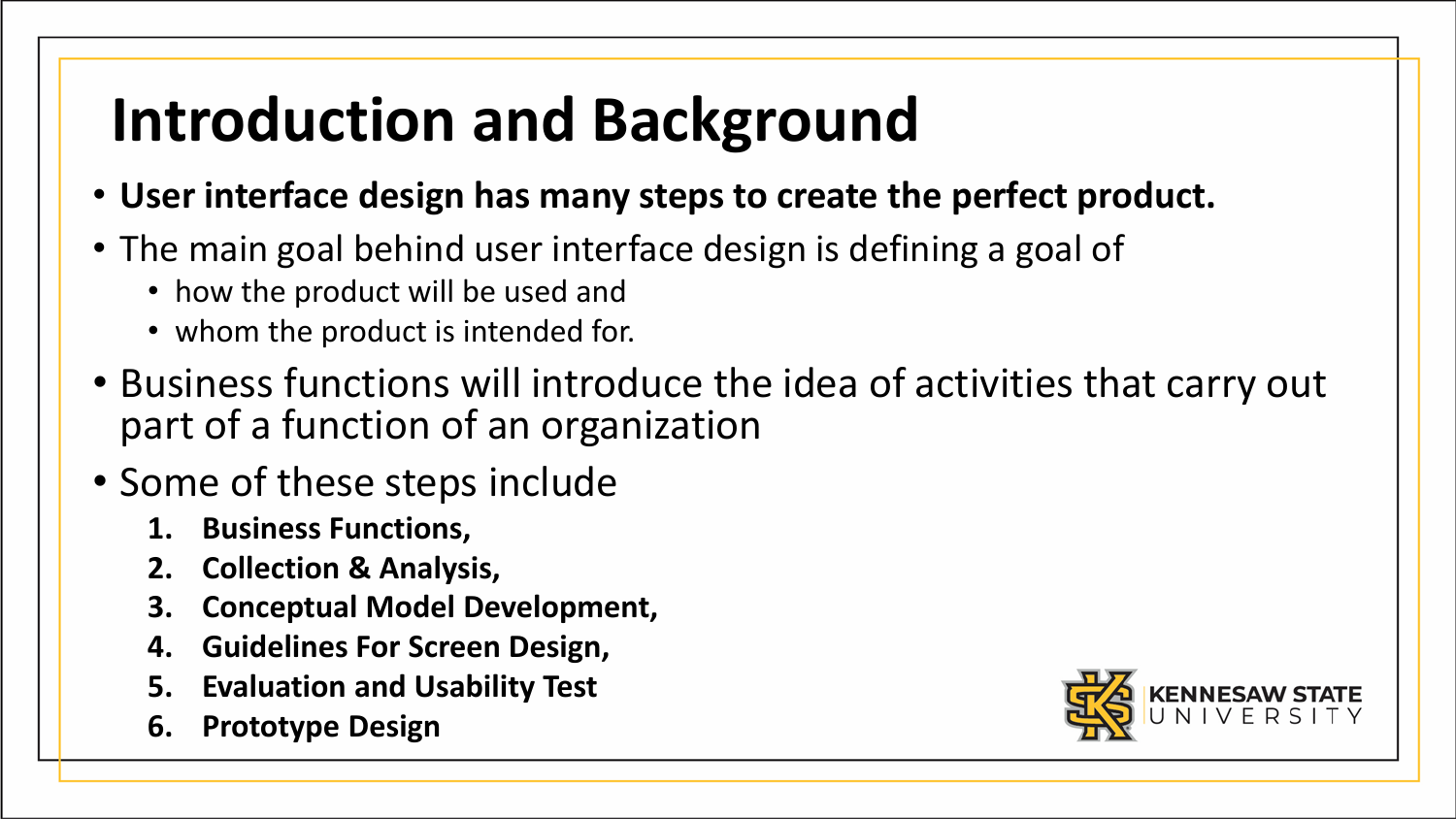# **Introduction and Background** Cont…

- Most of the time products are created for a company to distribute to users or simply to help run a business more efficiently
- **3 Main Stages:**
	- User Research
	- Design and Prototyping
	- Evaluation
- **Goals** 
	- Give the perfect user experience
	- Making a product cost effective
	- Making a product as reusable as possible

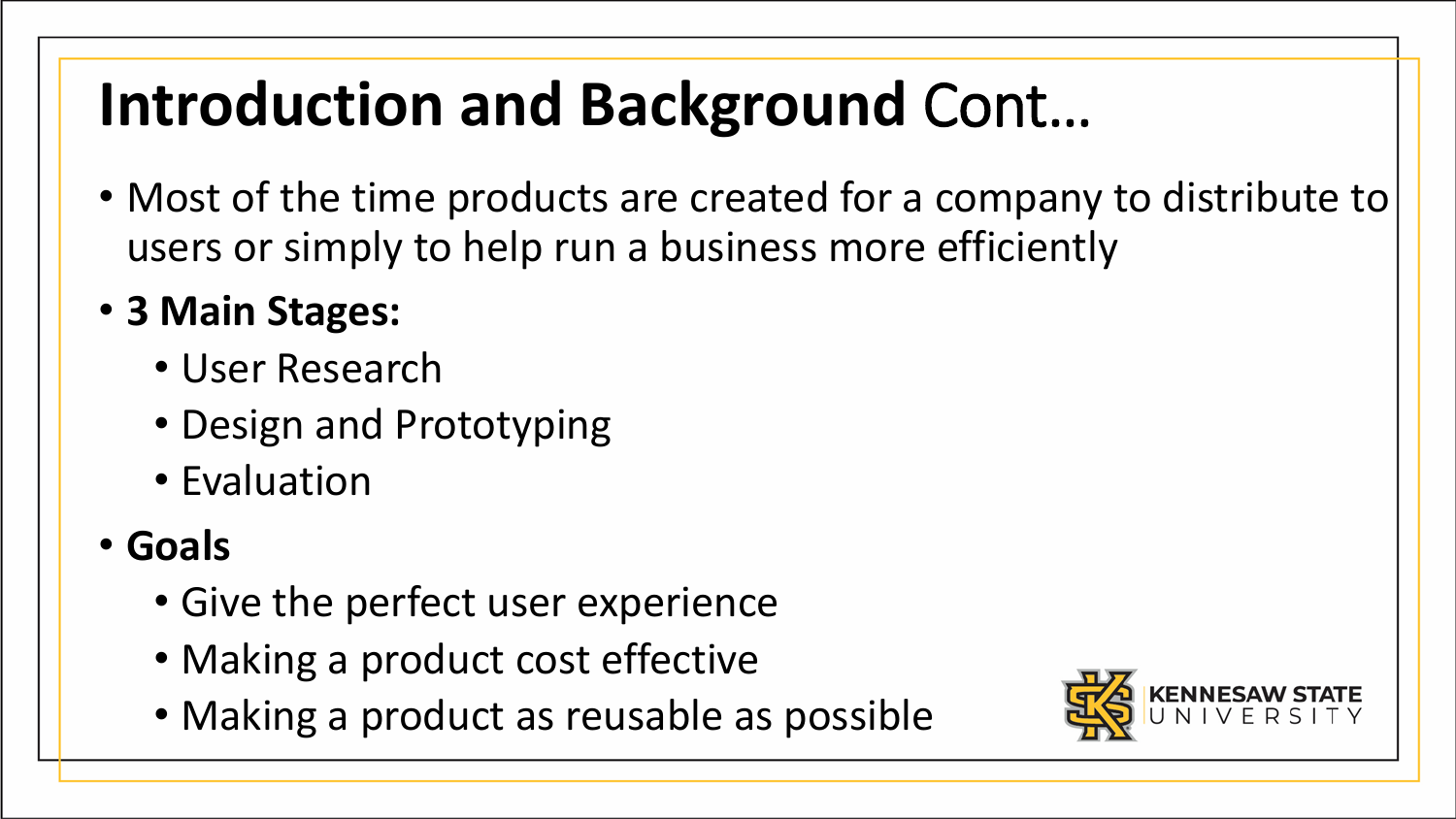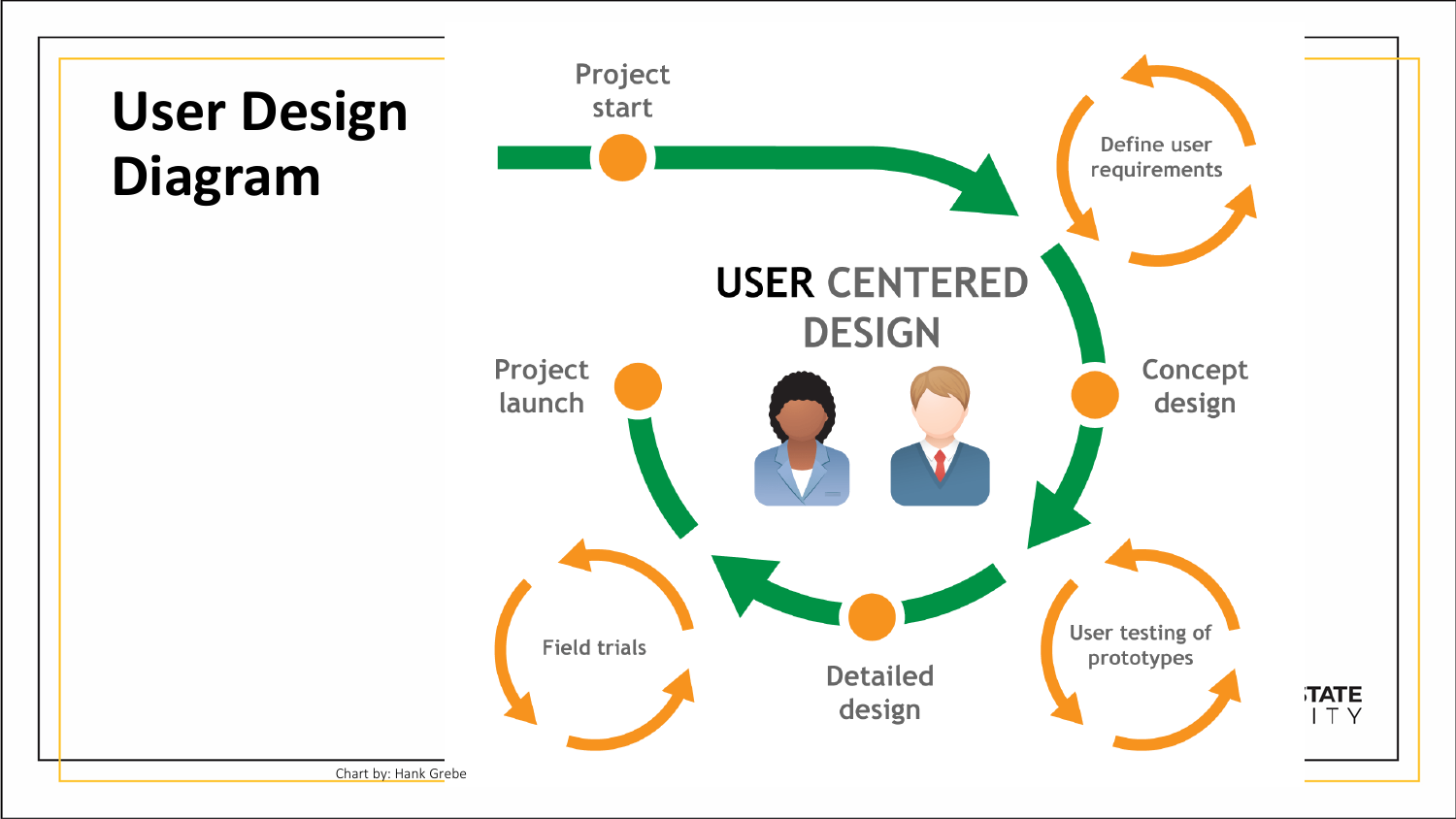### **1. Business Functions**

- Definition:
	- Activities carried out by an enterprise; they can be divided into core functions and support functions (EuroStat).
	- **Business function** will include a cycle of accounting, marketing, human resource and production. Most businesses will focus on marketing as the average consumer is subjected to advertisements throughout the day
- Two main functions:
	- Planning
	- Organizing

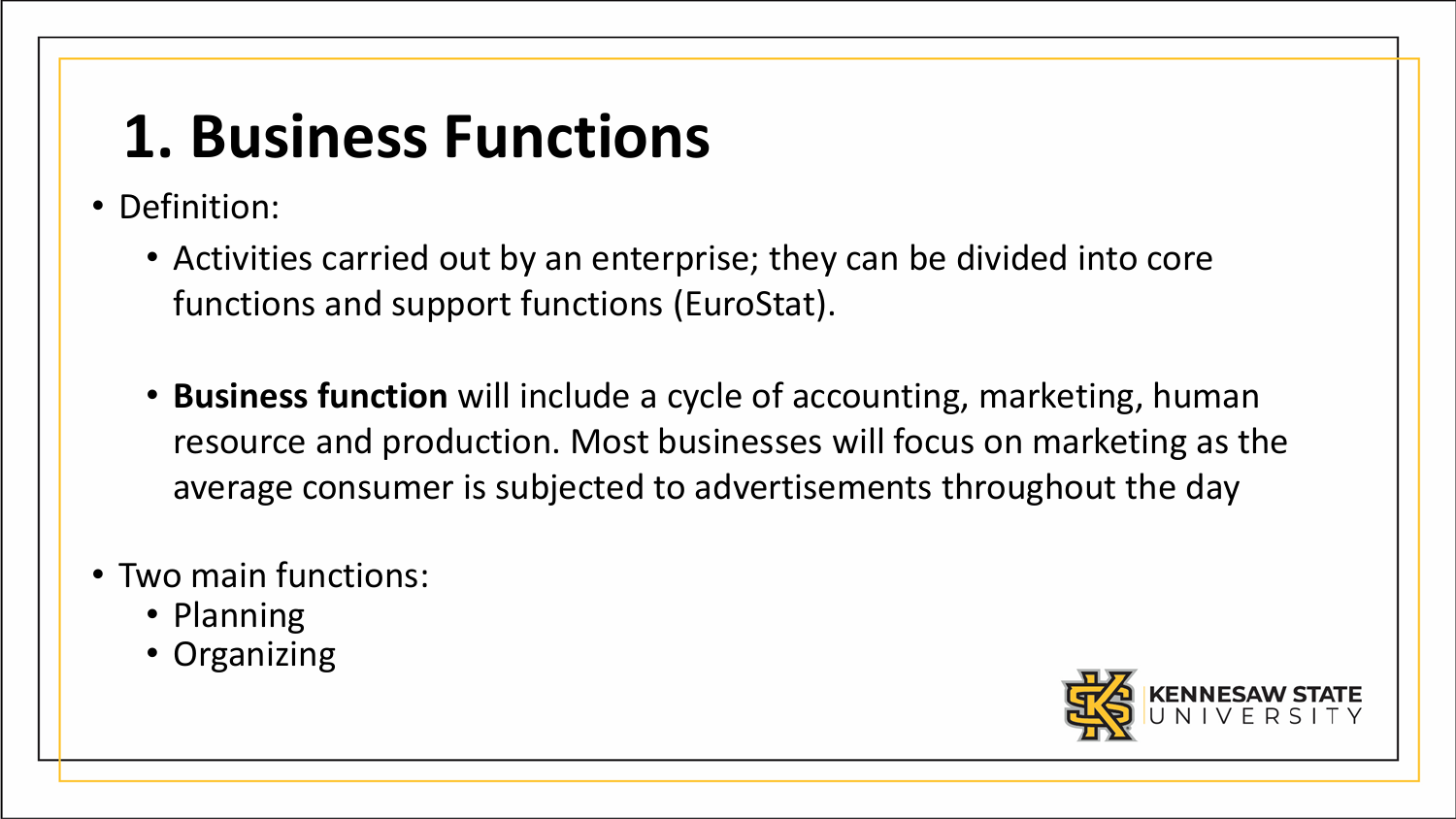#### **Conceptual Model**

- What is a conceptual model?:
	- It is an outline of what people can do with the product
	- How people interact with the product
- Purpose of a conceptual model?:
	- One of the most major milestones to reach as learning how to develop a product for someone else is difficult

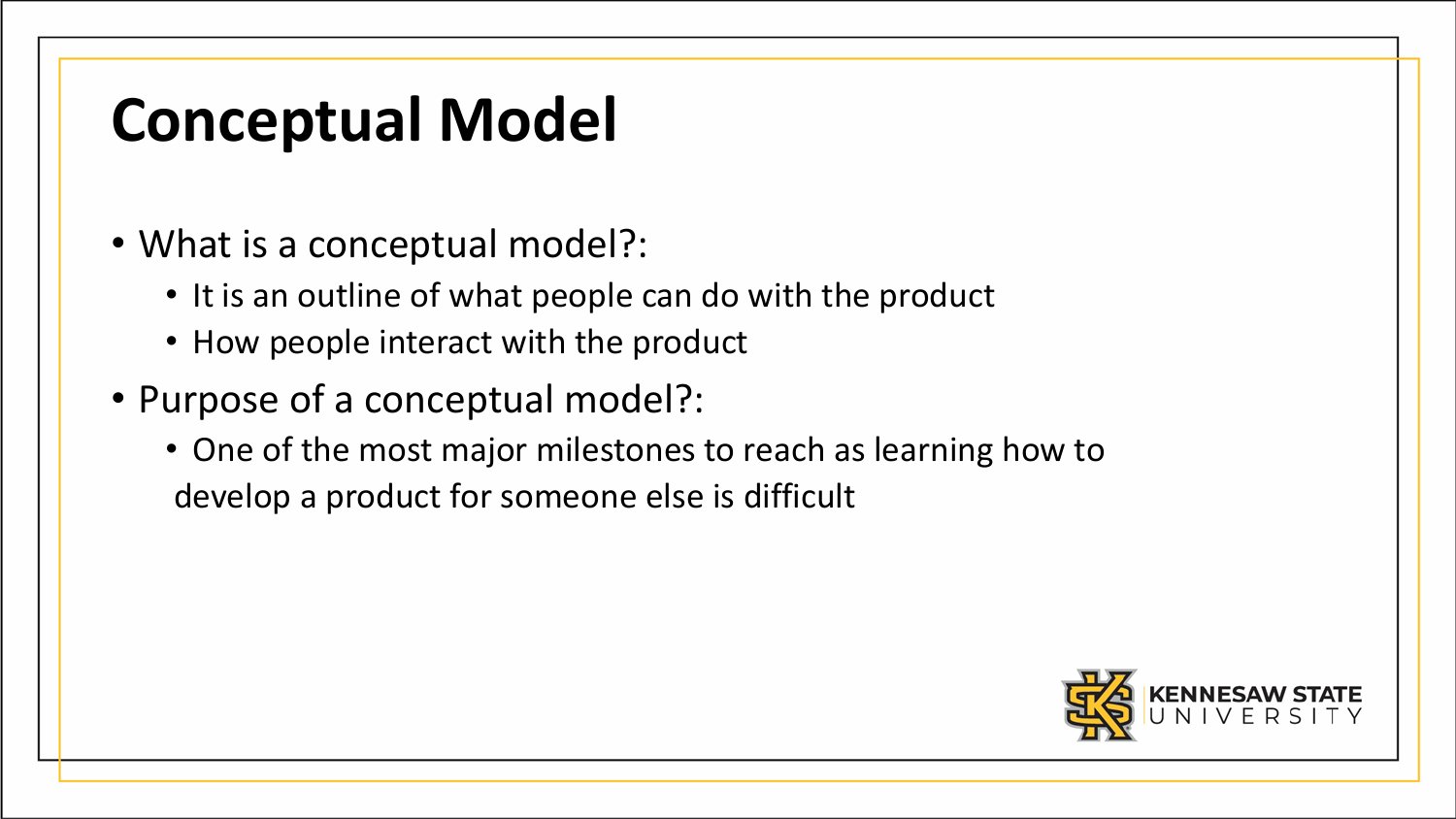# **2. Collection and Analysis**

- A key step in UI design is determining the requirements are for a project.
- A requirement is typically dispositioned across multiple parties before obtaining business approval, as building the end-product requires overhead expenses (software development time).
	- *For example, a company may want a website built with specific requirements. Some requirements for a website may be, what colors the website incorporates, how easy it is to navigate the site the overall page layout and how to advertise the product in a way that makes users want to buy it. There are even several methodologies used for requirements.*
- The two types of gathered usability requirements are
	- 1) qualitative and 2) quantitative.

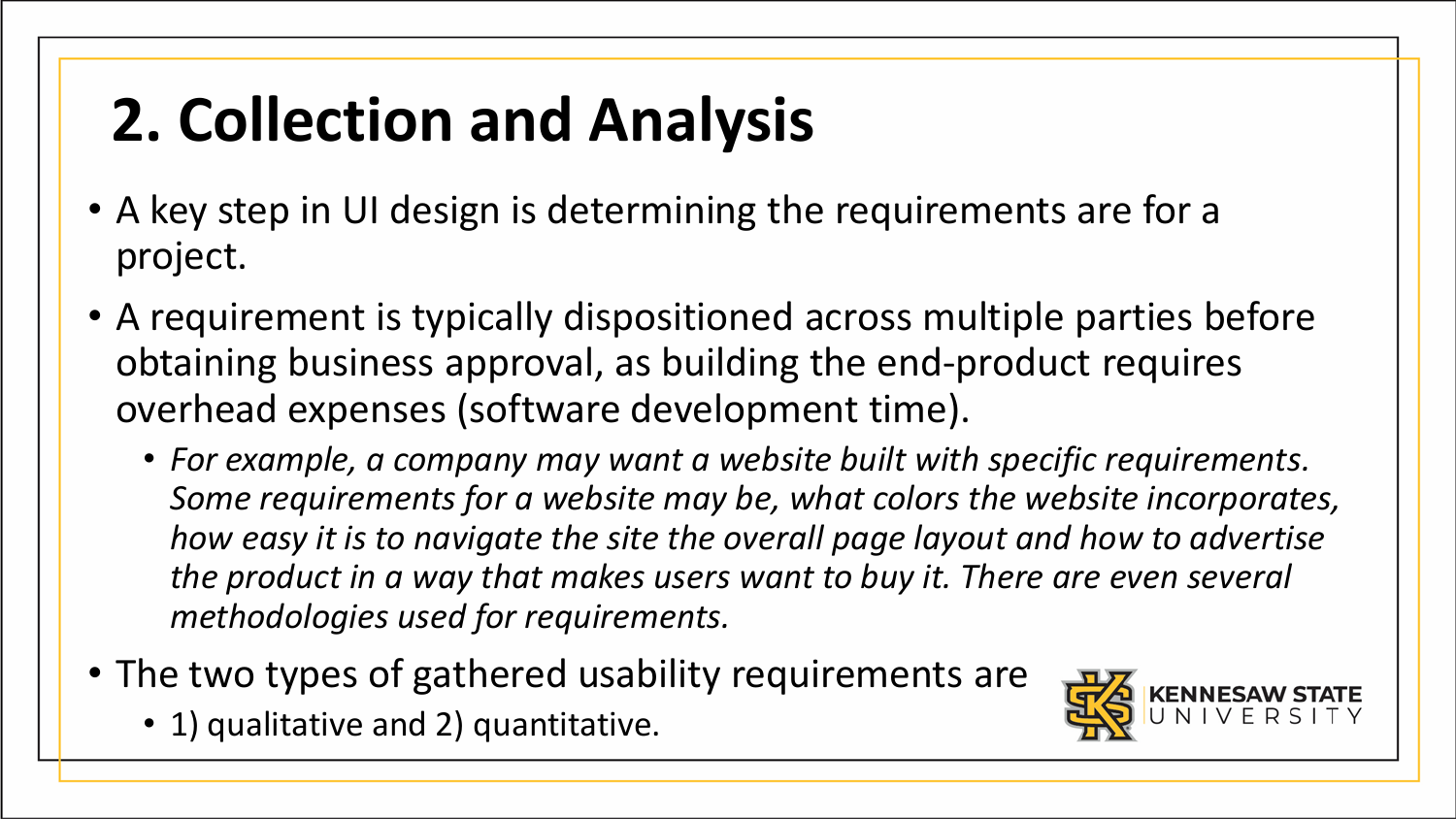# **Usability Requirements** Cont.

- Quantitative Requirements Definition:
	- Things that can be measured
	- Things that can be observed
- Quantitative Requirements Examples
	- Performance
	- Data collection

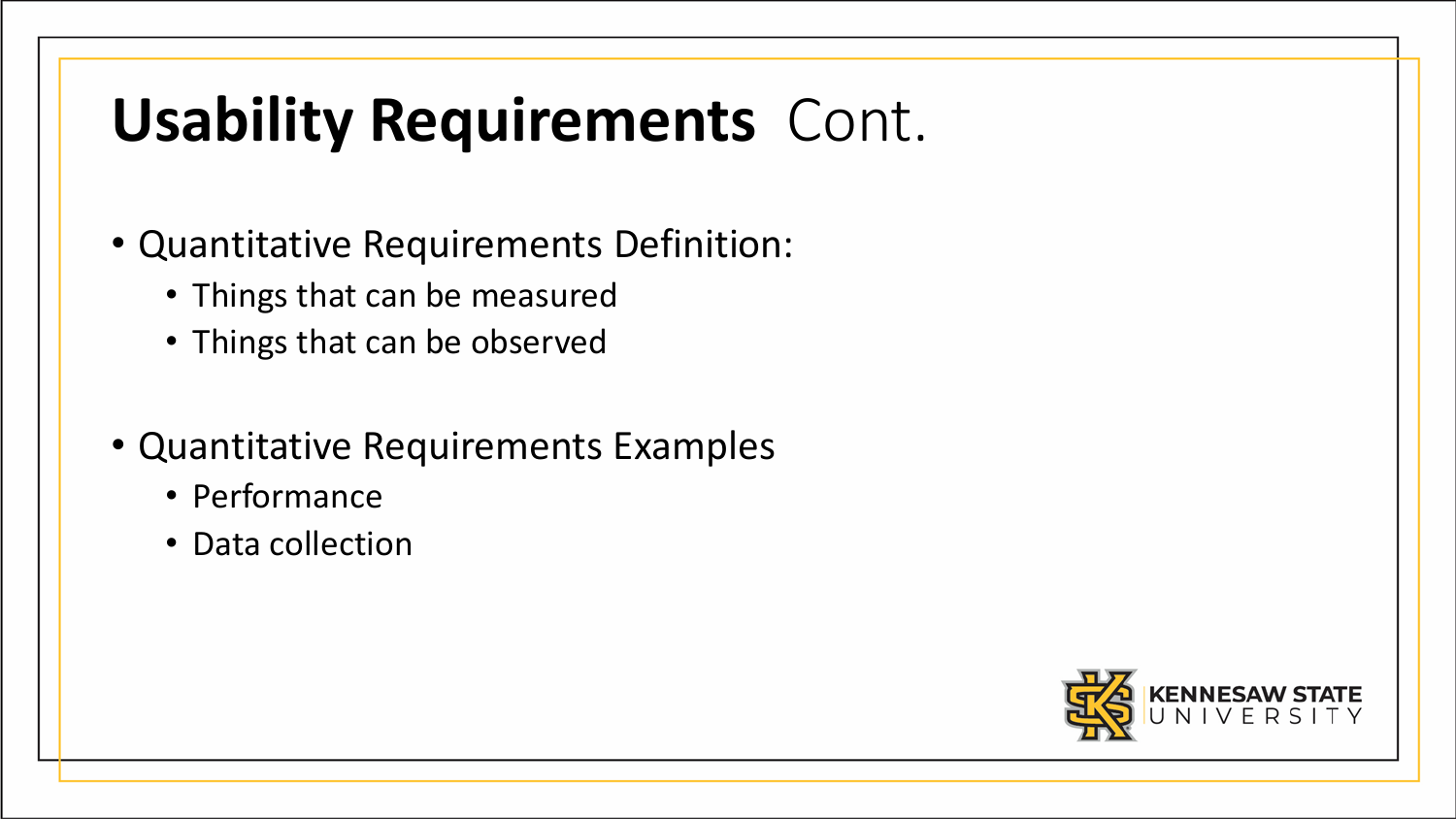# **2. Collection and Analysis** Cont …

- Use Cases and Use Scenarios are assigned to each requirement to provide further justification/clarification to the requirement.
- For the above requirement example, a general Use Case could be, "Analyze Financial Data", and a User Scenario could be, "Financial Analyst measures financial performance to prepare for monthly budgetary review.

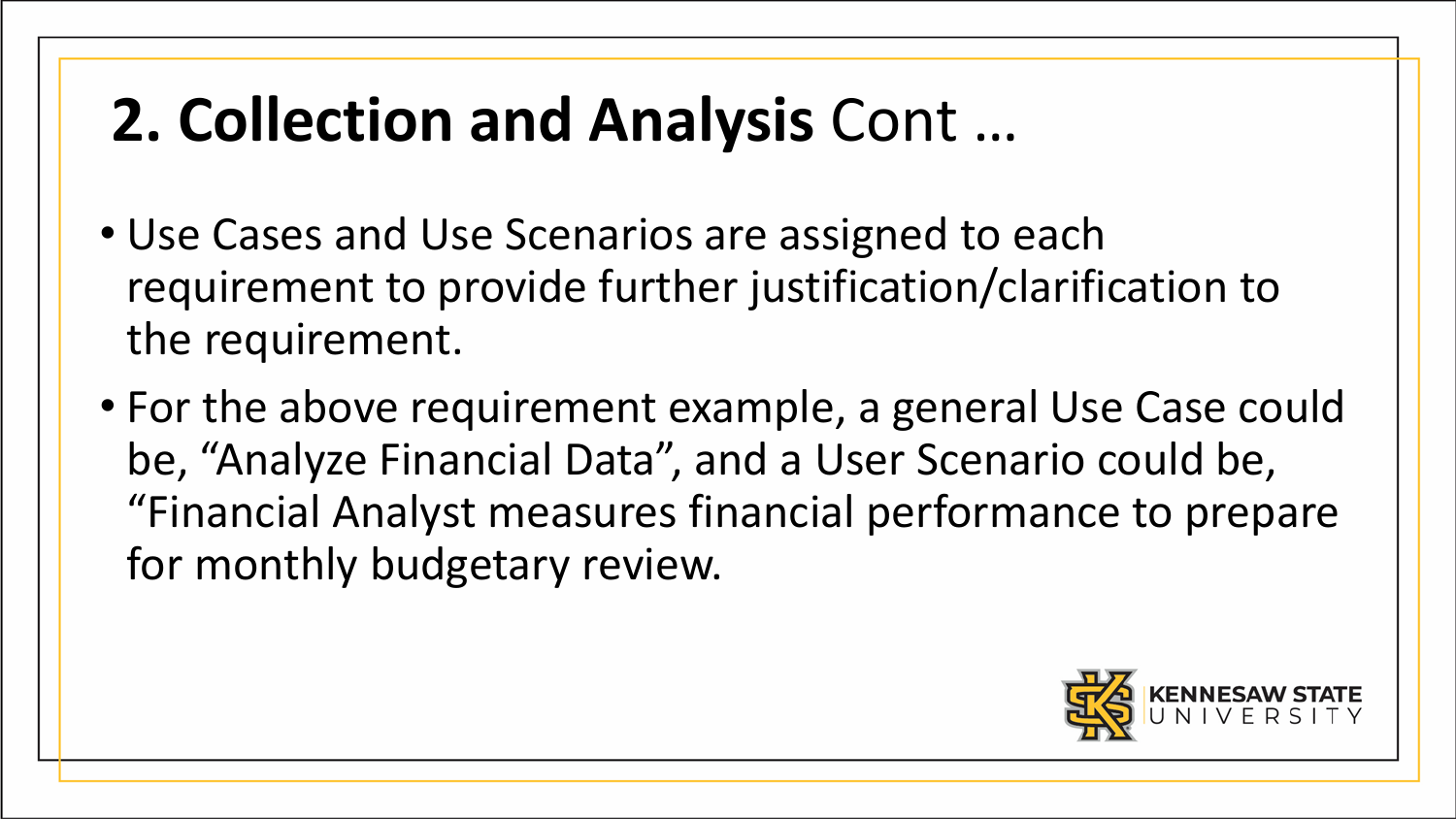# 3. **Conceptual Model Development**

- Conceptual design is the next step to requirements gathering and analysis. Once an appropriate and thorough list of requirements has been made, constructing conceptual designs from said requirements helps begin the process of creating plans, modals, and visuals.
- "A conceptual model is an outline of what people can do with a product and what concepts are needed to understand how to interact with it" (Preece, 2015, p. 397).

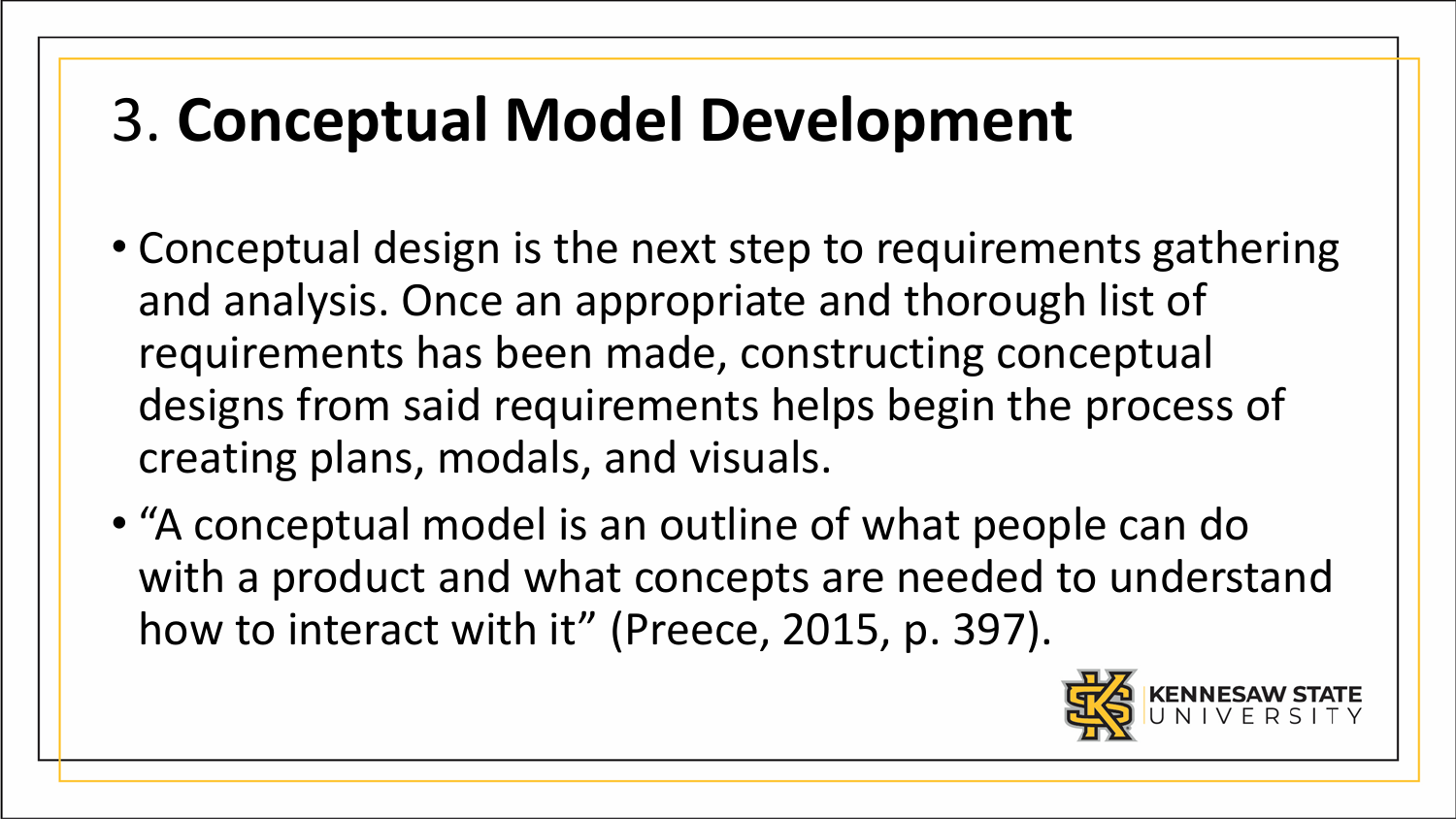# **3. Conceptual Model Development** Cont…

- In order to be most efficient in the conceptual model development phase of the design process, it's crucial to fully understand **what conceptual models are and what they are not**.
- *First*, let's establish what they are. "Concept models are diagrams that describe the relationships between different abstract ideas. They are also known as 'concept maps' or 'affinity diagrams'.
- This is your planning phase where you get to visualize how all of the bits and pieces of the interface work together. Being as thorough as possible will help you down the road by bringing down the chances of redesign and redevelopment because you created something before realizing to it needs to work a different way.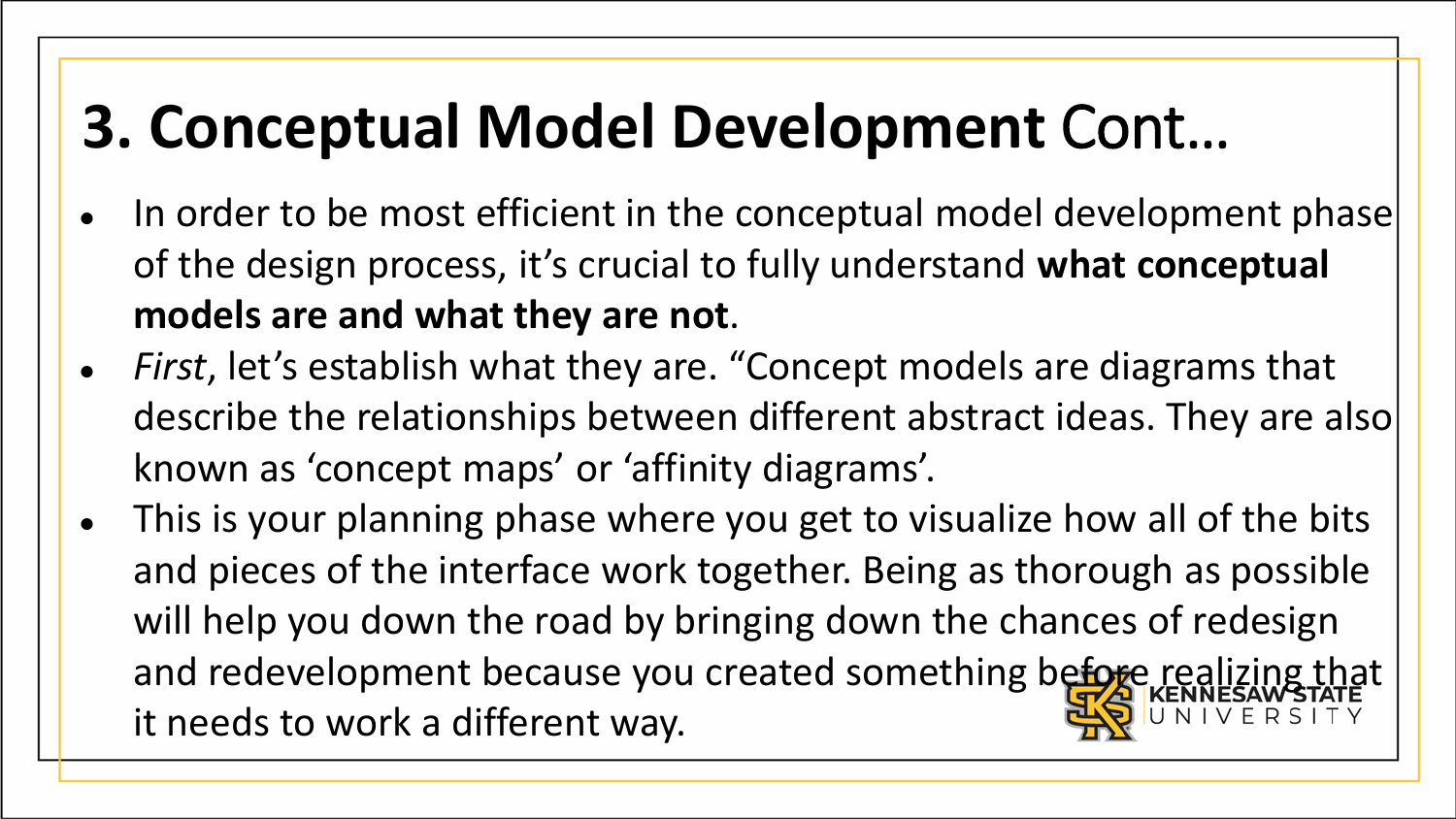# **3. Conceptual Model Development** Cont…

- *Second*, understand the purpose and value of this phase of the design process so that you do not give yourself more work than necessary and so you do not start overlapping with another phase of the process. First and foremost, "The conceptual model of an interactive system is not the user interface.
- *Third*, in compliment to the last point, are simply tools to help to frame the design problem, to facilitate your own creative process" (Lapierre, 2017).
	- *This actually simplifies this phase of the design process in that it relieves the worry of having to present the conceptual model to the client. It should be a piece that helps you and you alone.*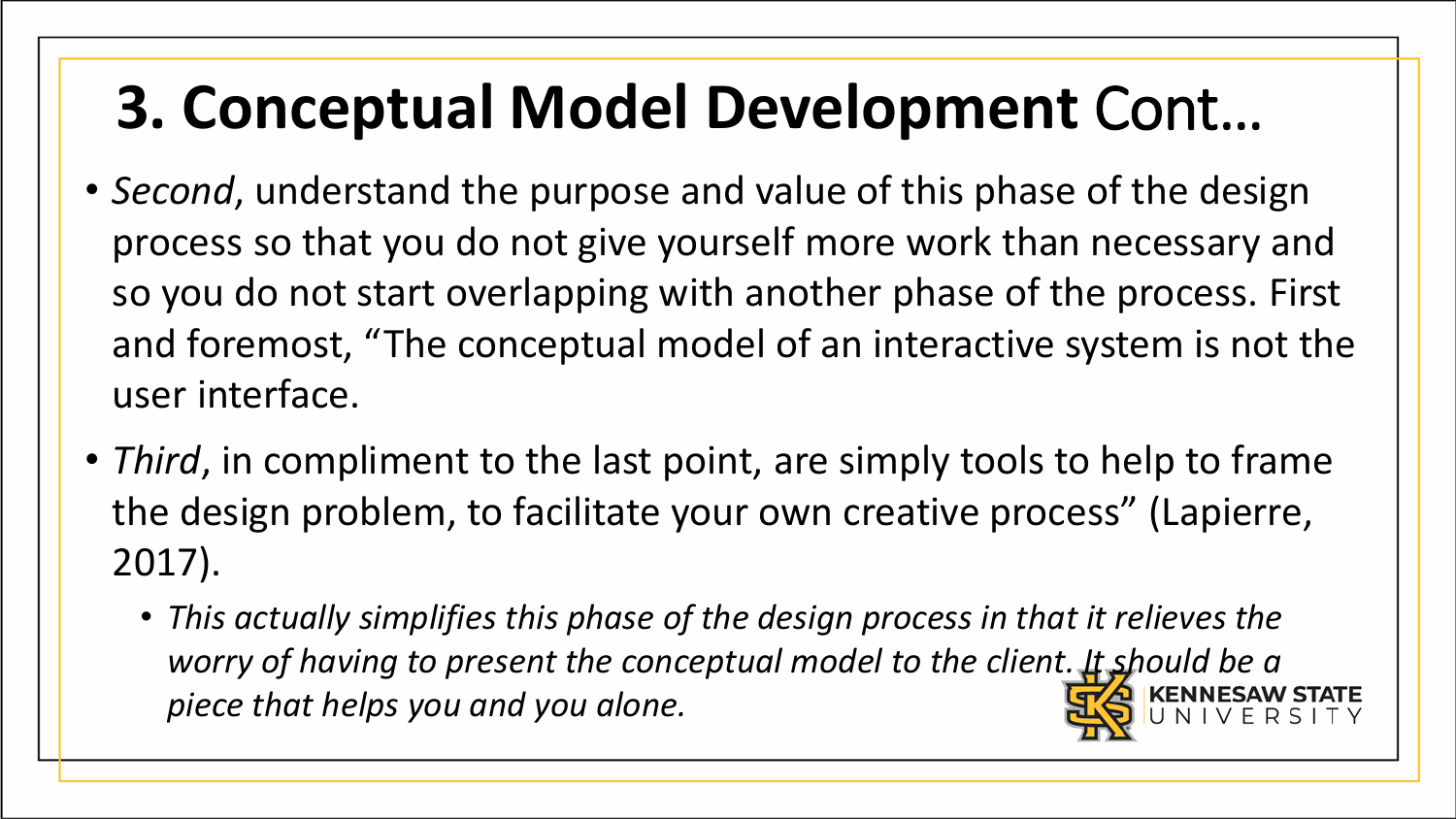# **4. Guidelines and Screen Design**

- Screen design is incredibly important to the interaction between a user and the product. If the user and the product do not interact well, then the user will most likely not use the product.
- There are guidelines to follow when design a product. Some of these guidelines include:
	- 1. user control and freedom,
	- 2. consistency,
	- 3. error prevention,
	- 4. flexibility,
	- 5. aesthetics,
	- 6. help buttons.

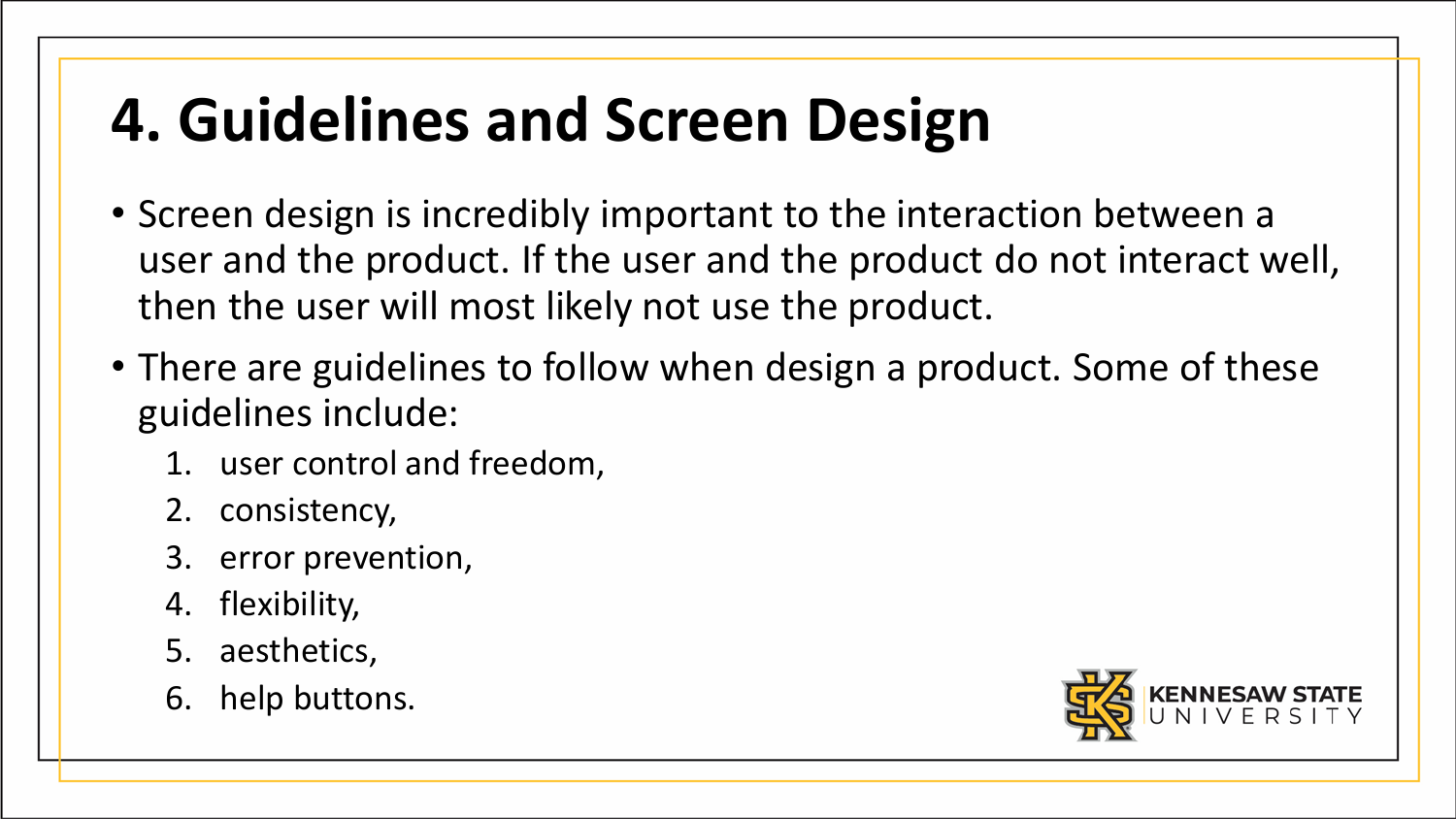# **4. Guidelines and Screen Design** Cont…

- Why are these guidelines important?
	- An import aspect for the interaction between the *user* and *product*
- There are some things to keep in mind when coming up with guidelines and screens designs, they're going to be broken down into two categories, Do's and Don'ts. For the Do's, when coming with guidelines and screen design, the designer should provide similar experiences regardless of the device, this means no matter if the user/consumer is using a tablet, a desktop or a phone, they are going to get the same experience across all the platforms.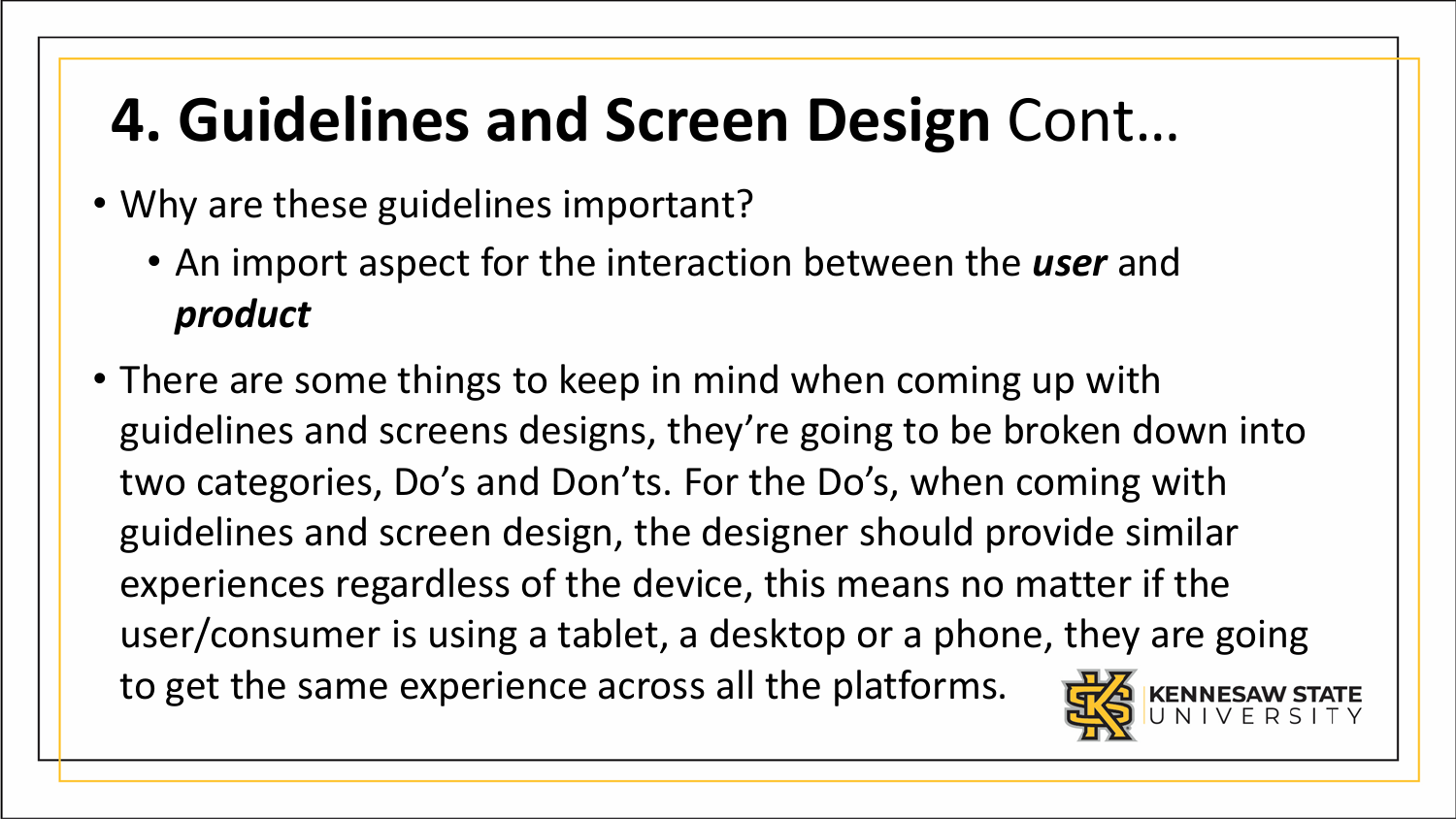#### **Menus and Navigation Schemes**

- Why should a developer implement these schemes?
	- Helps allow users to move around the product
	- Helps allow users to locate a particular part of the product quickly
	- Users depend on these tools
- What type should be implemented?
	- Users are more likely to click links as it is quicker
	- Menu bar

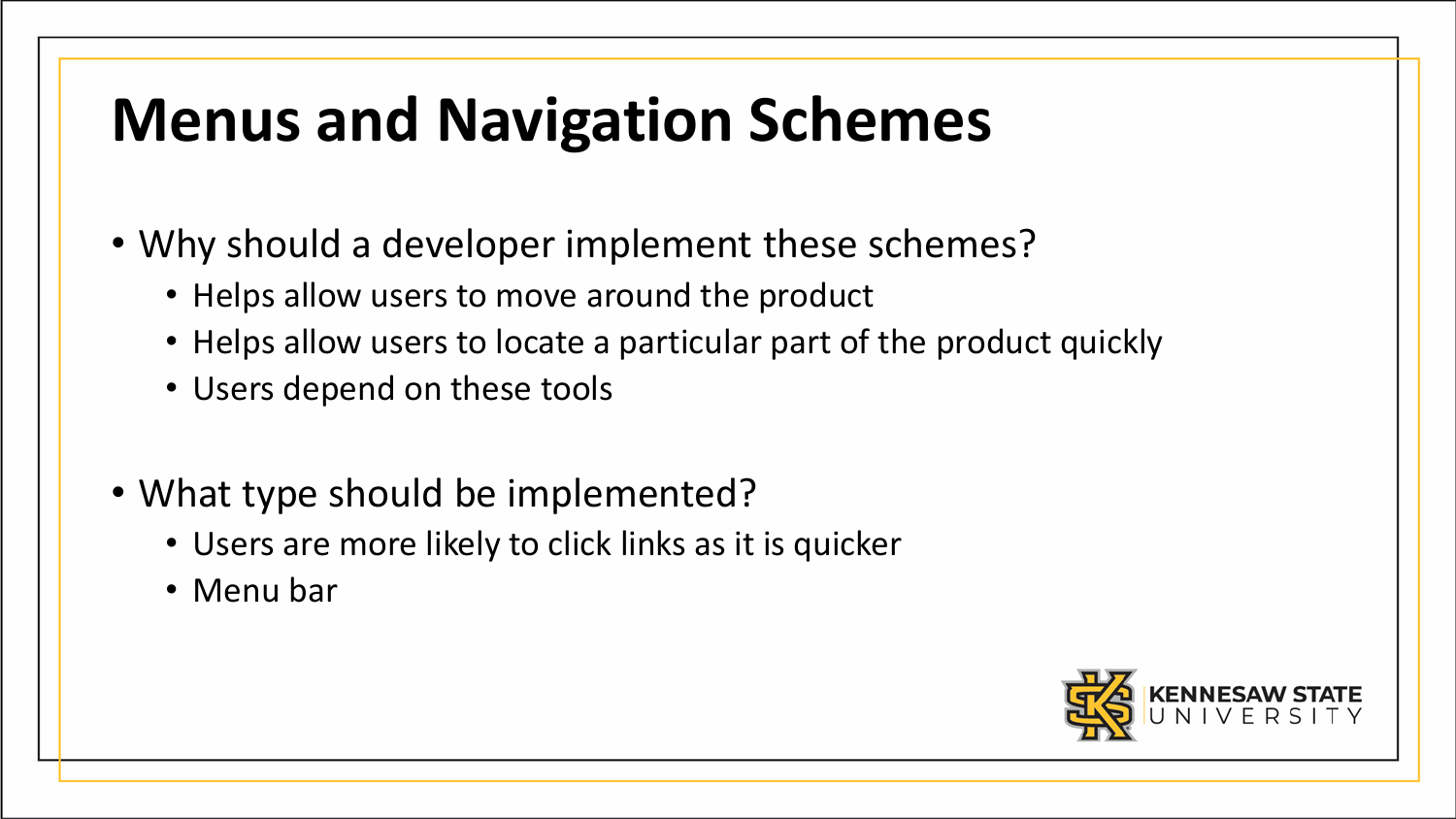# **Menus and Navigation Schemes Cont.**

#### • Goals:

- Prioritizing consistency
- Clear interaction
- Avoiding deep navigation
- Consistency :
	- Allows user to make sense of product
- Clear Interaction :
	- Informing users of which items are interactive
- Avoiding deep navigation :
	- Means to NOT allow users to access the deepest nested page/window within one or two clicks

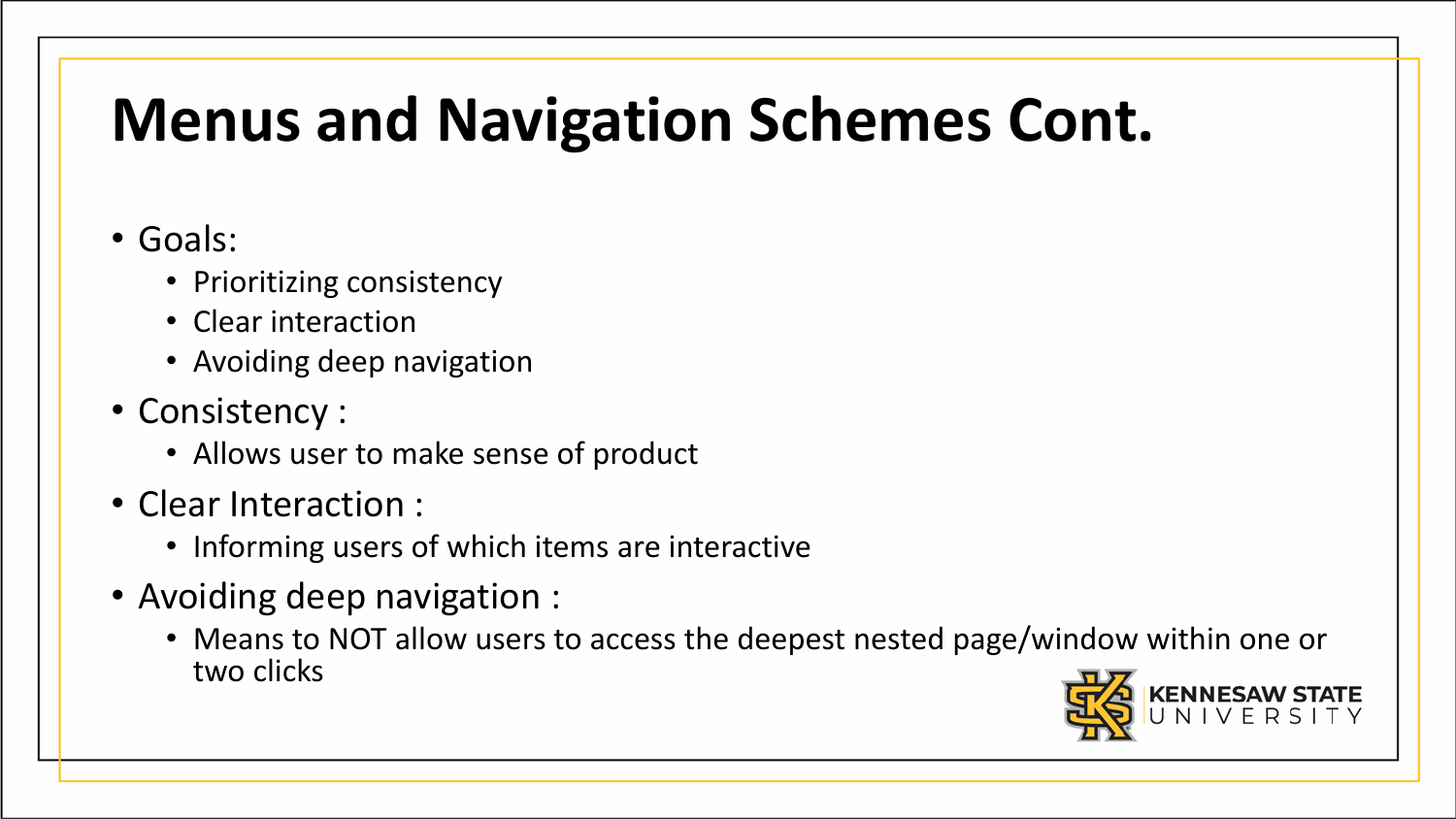- UI evaluation and usability testing are vital in finalizing a UI design. When the implementation of a project is completed, the next step and one that gets overlooked at times, is the evaluation and usability testing phase.
- Why is evaluations and usability testing needed?
	- Vital in finalizing user interface design
	- This is done after the implementation of a project
	- A designer cannot predicate the outcome of how a user or customer would interact with a product
	- A third party tester is guaranteed to make a product better

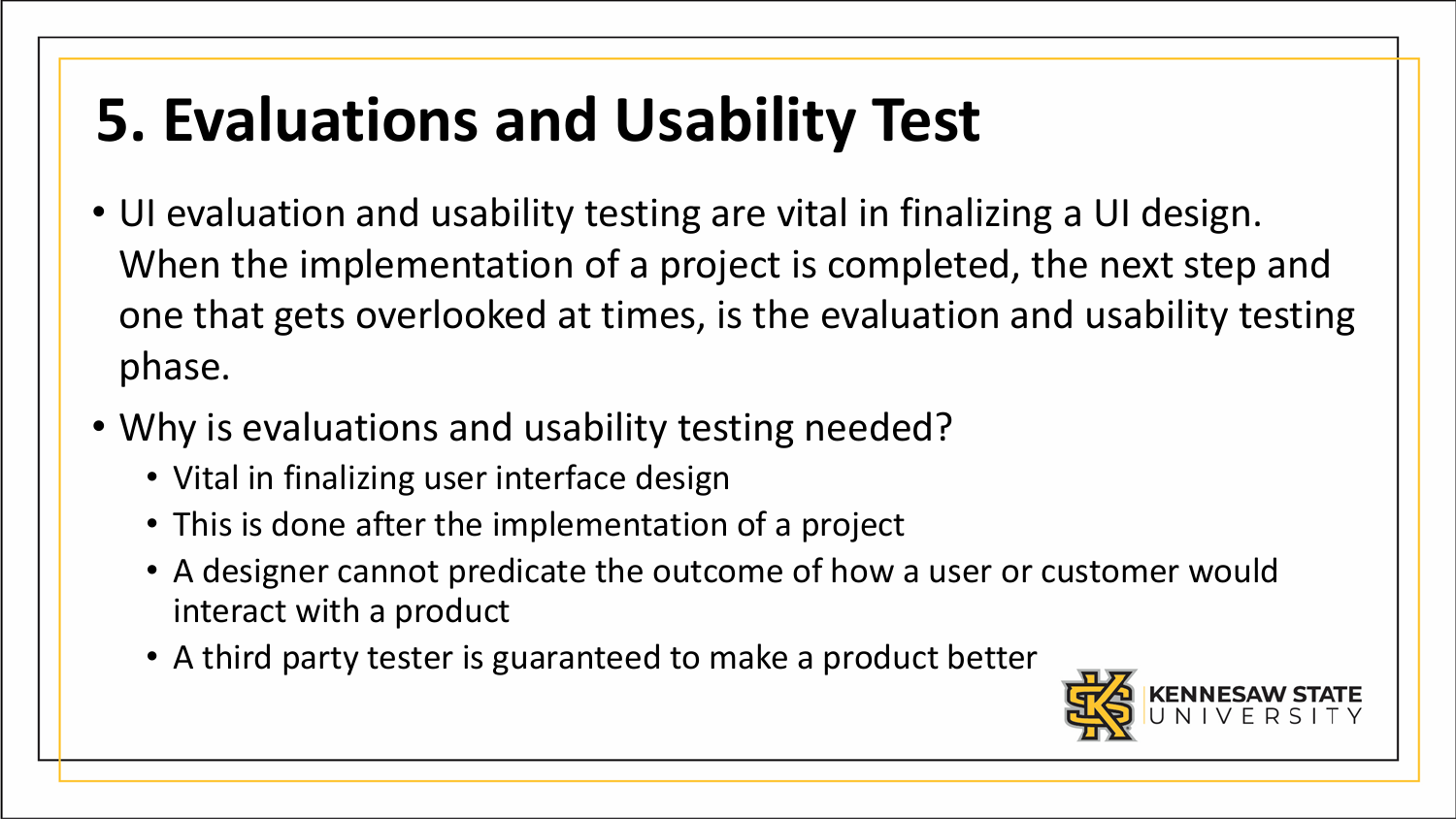- Every method of evaluation and usability testing has its advantages and disadvantages depending on the nature of the UI design itself.
- Common evaluation method:
	- Experiential evaluation
- What is heuristic evaluation:
	- Uncovers the usability errors in a design
	- Heuristic evaluation is conducted by a small tea of designer
	- It is an inexpensive way and quick to conduct

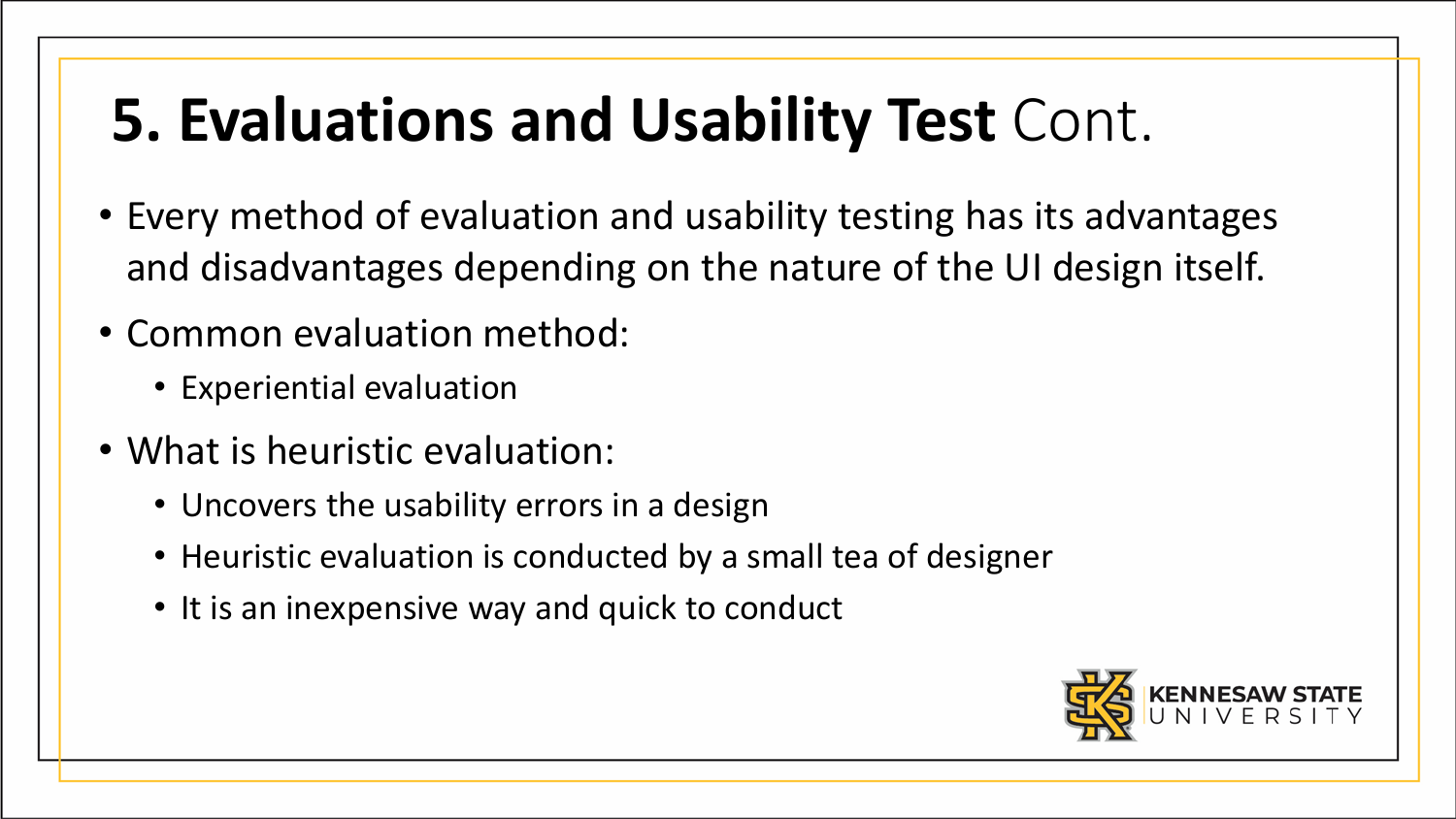#### • **Four steps for success:**

- **Creating a test plan**  Creating a test plan consist of creating a scope, recruiting the users that will be testing the product, identifying the objective and establishing metrics.
- **Facilitating the test**  the second step, is done by observing the users as they navigate the product without leading them with the intention to reach the desired goal, the test must be as real-life scenario as possible, recognize if there are any problems users come across and coming up with quick solutions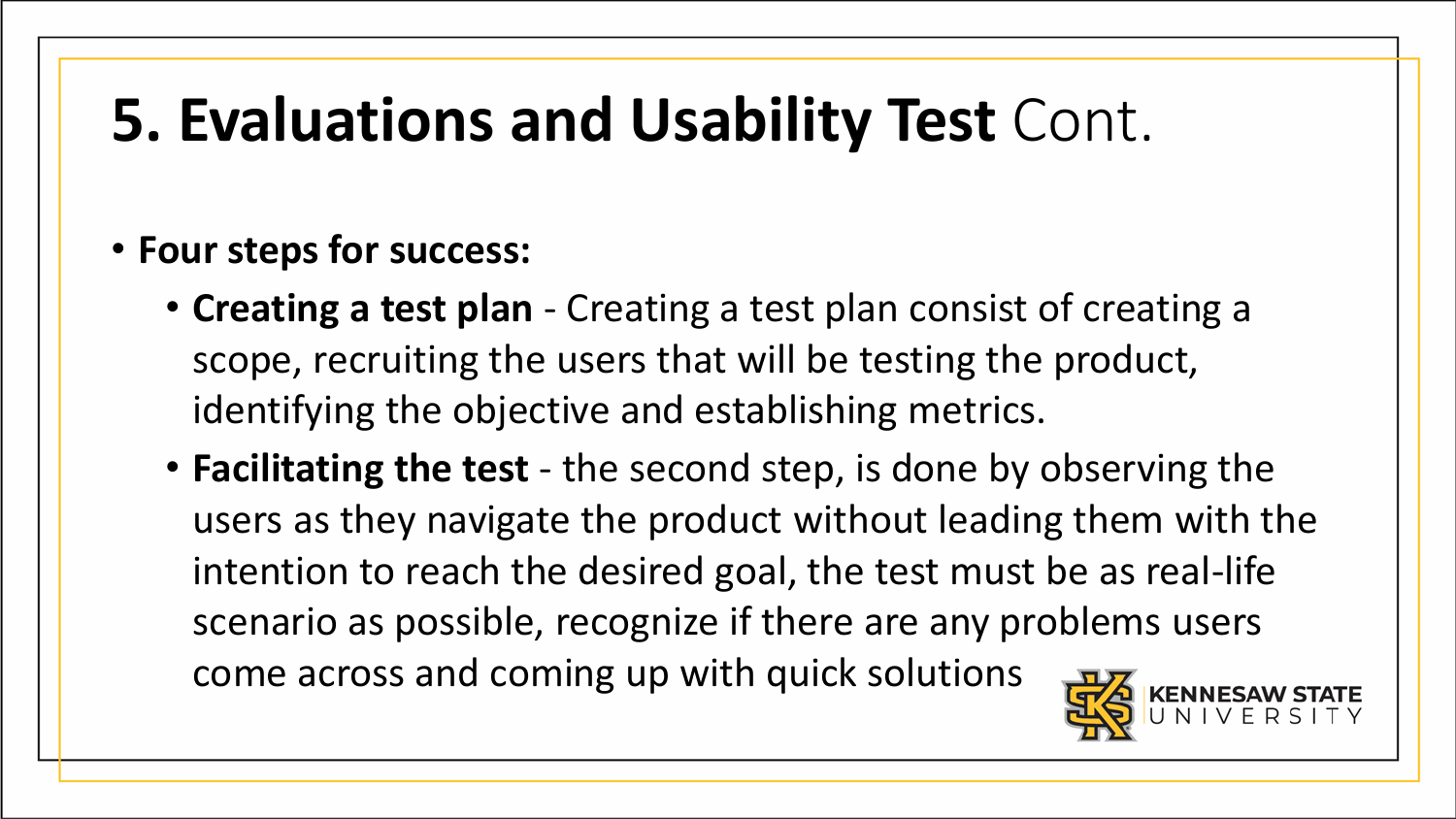- **Analyze data**  The third step for a successful evaluation and usability test is analyzing the data collected from the testing, this data comes from the numbers gathered from the established metrics calculated while implementing the test plan phase of this 4-step process. Once all the information is gathered, it is time to look for patterns and trends at may arise, problems may emerge, and solutions need to be made.
- **Create a report**  The last step is to create test reports, they are to be made every time a usability testing is completed. These reports must be kept together and consist of background summaries, explaining that was tested, and the desisted goal for the session.
- The reports are to also have descriptions of how the tests were conducted, describing the scenarios and what metrics where established.

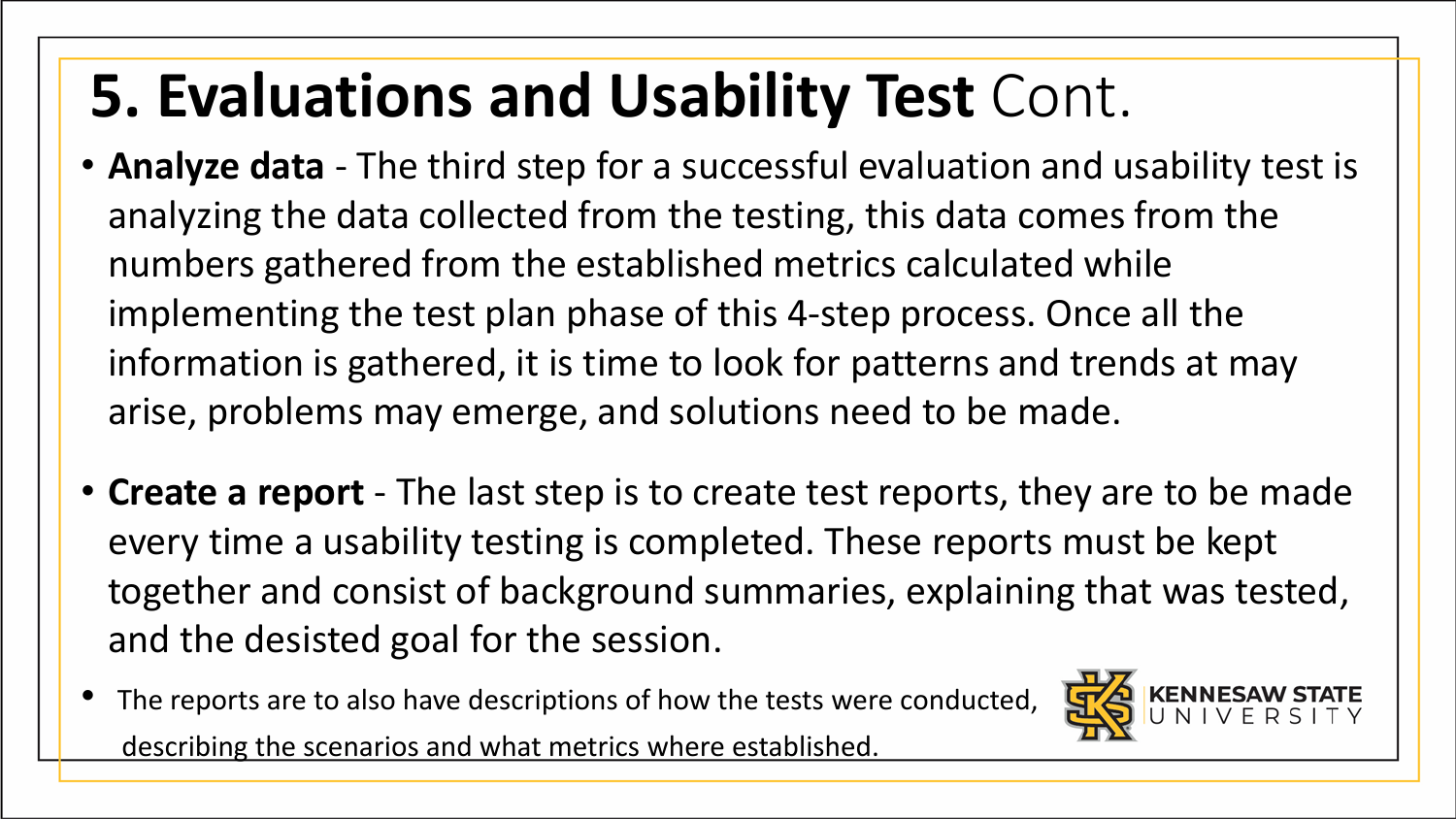- **How to facilitate the test?:** 
	- $\checkmark$  Observe the users as they use the product without leading them
	- $\checkmark$  The test should not have any influence from the designer
	- $\checkmark$  Must be as much of a real-life experience as possible
	- $\checkmark$  Observing if the user solving any issues they may come across
	- $\checkmark$  Lastly, have an interview with users to determine what would make the product better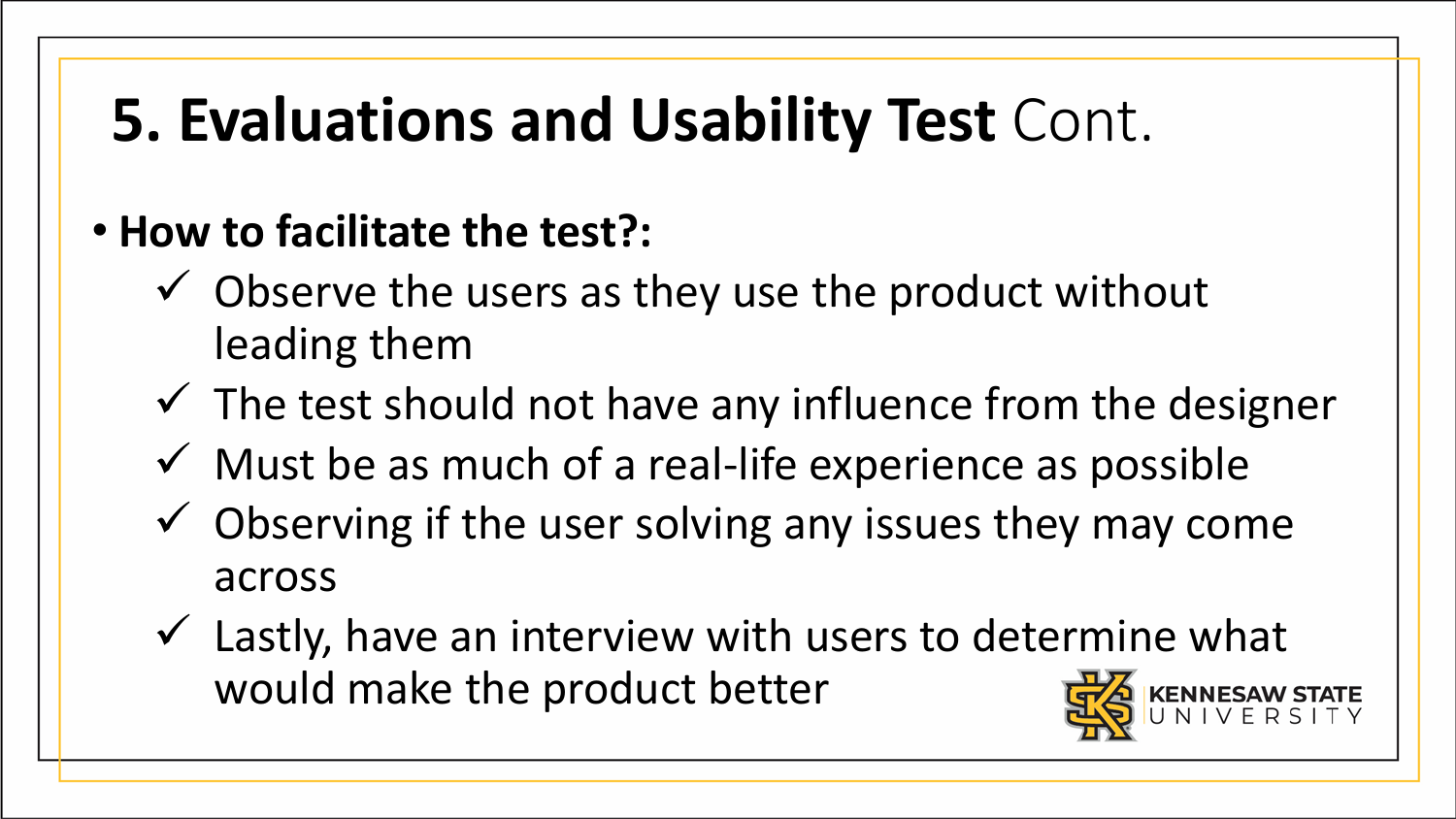- How to analyze the data?:
	- •Numbers gathered from the established metrics calculated from the

process

- •Observe patterns or trends in the data
- •If problems emerge then a solution must be made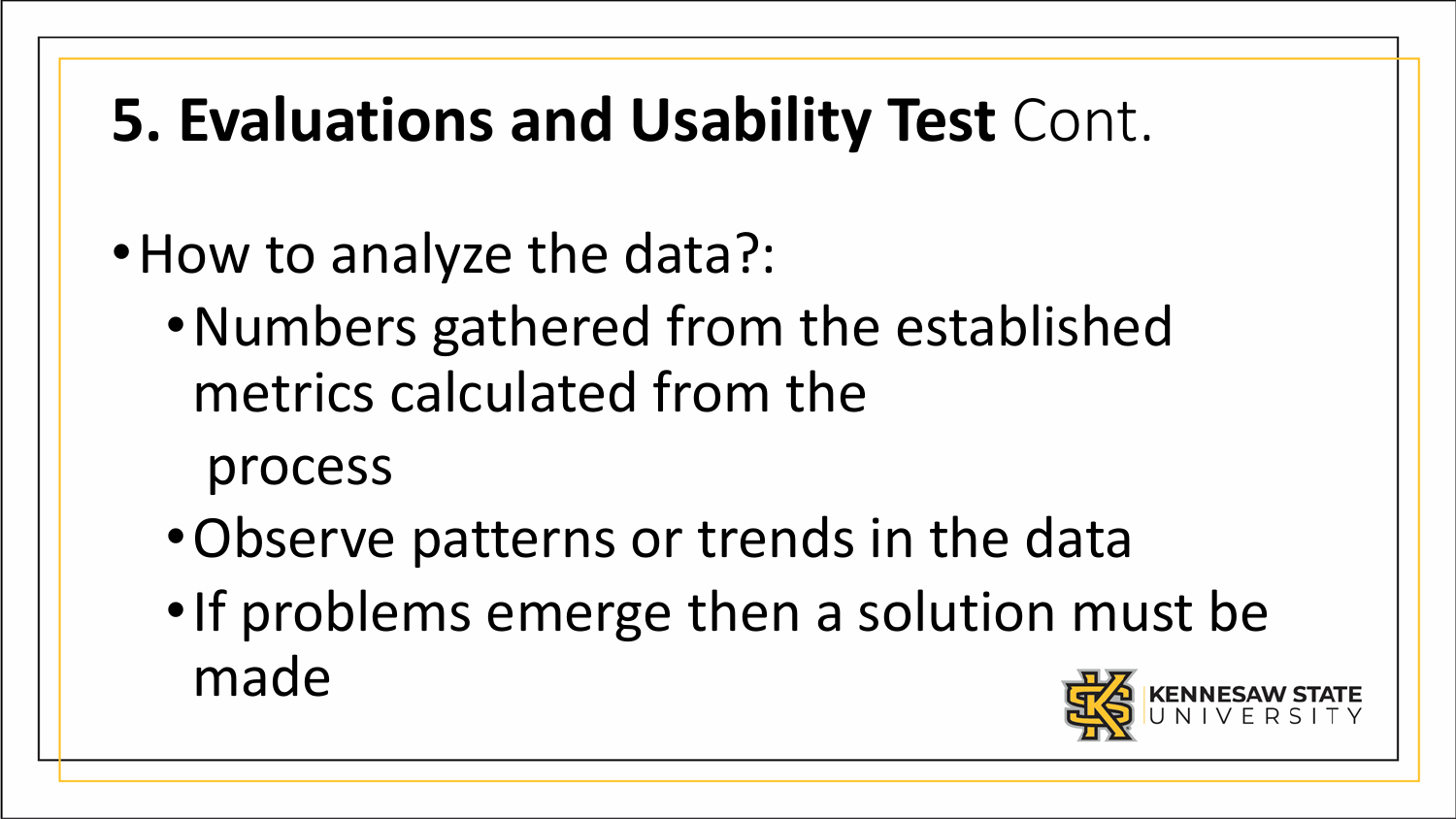#### • Creating a test report:

- To be made every time a usability test is completed
- Must be kept together and consistent of the summaries
- Explaining what was test
- Explaining desired goal of the test

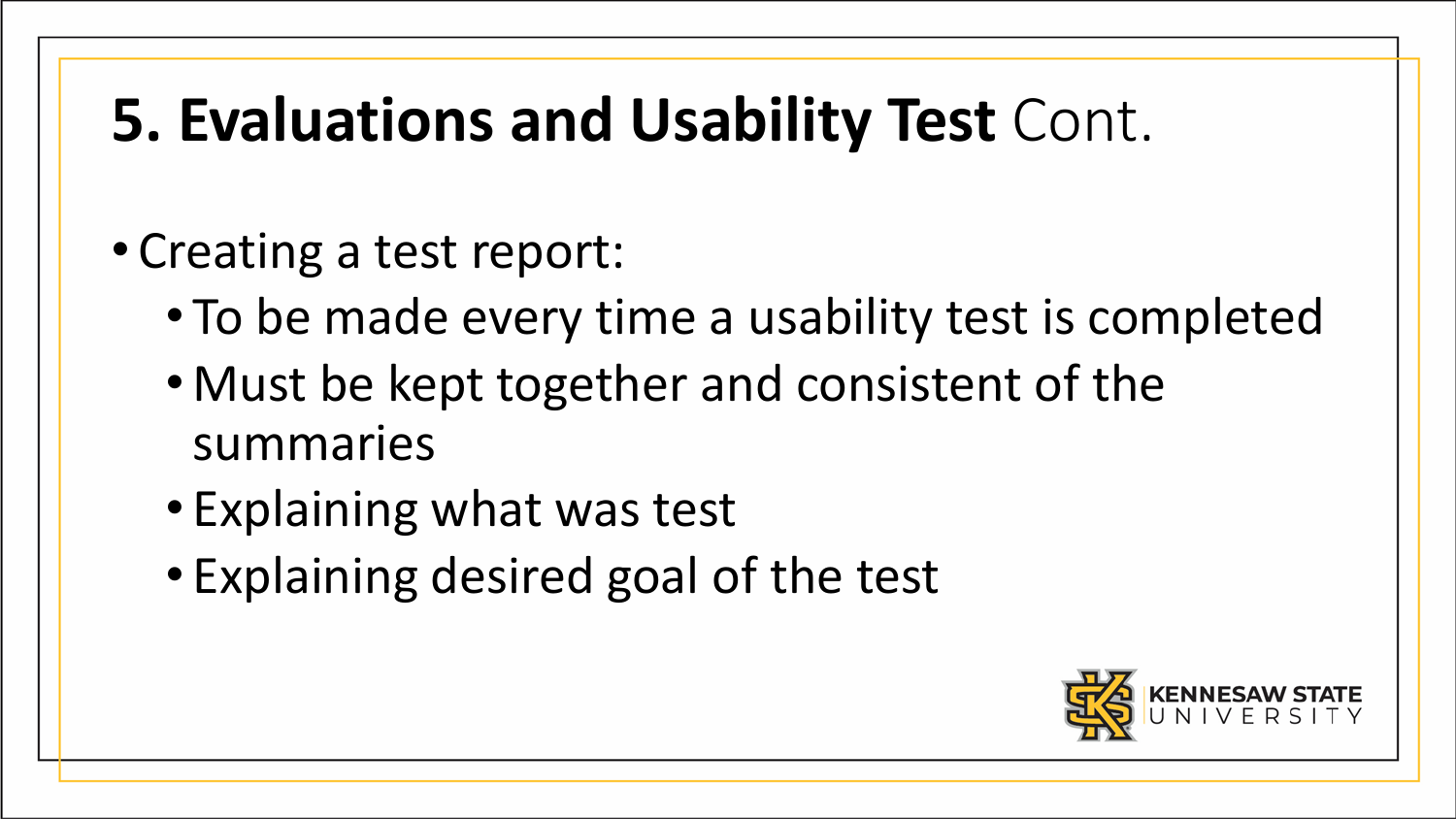# **6. Prototype Design and Iterations**

- Prototype definition:
	- Preliminary model of a project from which other forms are developed or copied
- Prototype examples:
	- Sketches
	- PowerPoint
	- Cardboard mock-ups
	- Storyboard
	- Software with limited functionality

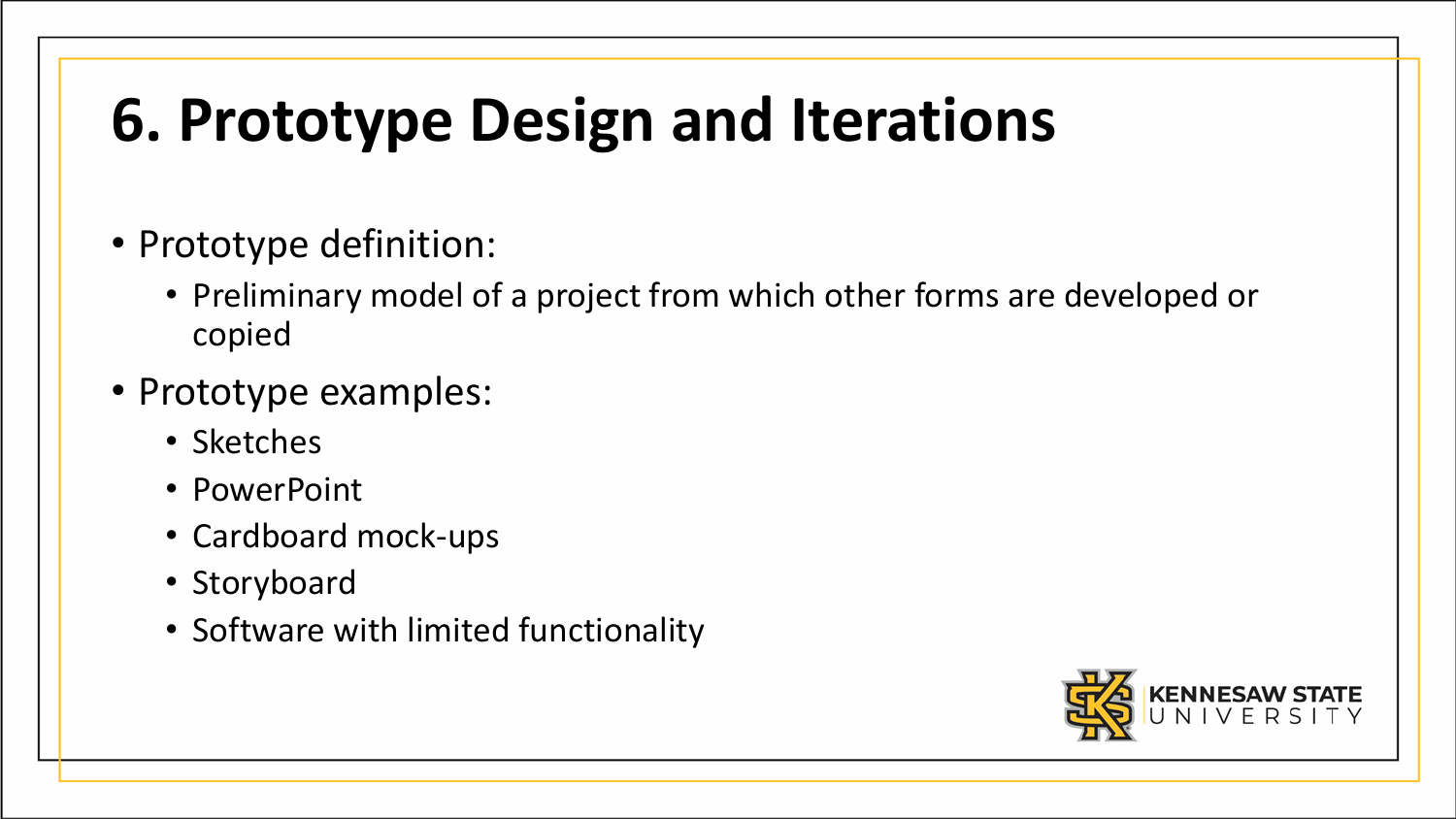# **6. Prototype Design and Iterations** Cont.

#### • Why prototype?:

- Built to help answer questions
- Give more design ides
- Allows consumers to interact with the product
- Much easier to see the product than to visualize it
- Helps give feedbacks from users
- Two types of prototypes?:
	- Low-fidelity prototype
	- High-fidelity prototype

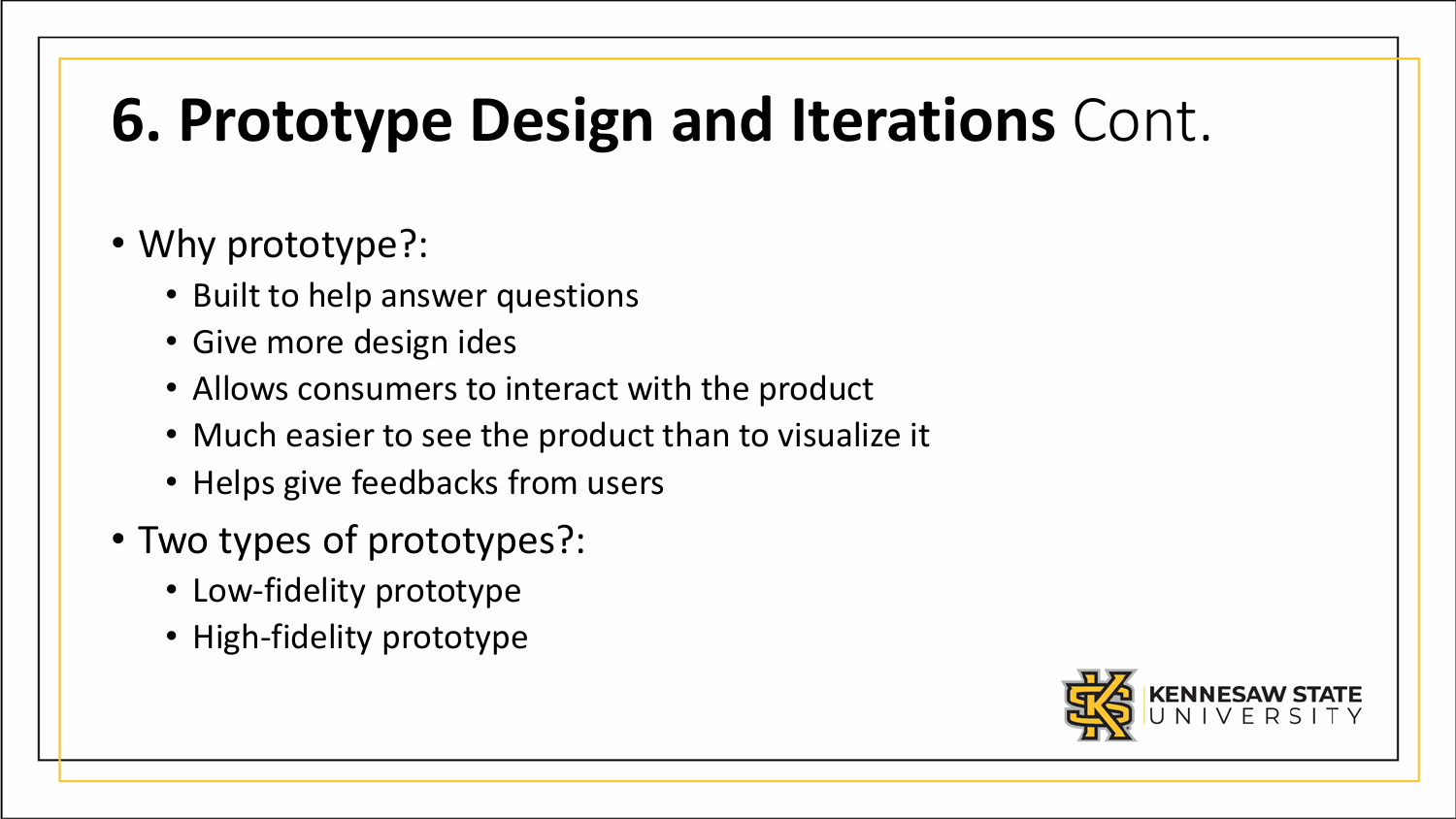#### Low-fidelity Prototype

- Definition of low-fidelity:
	- Nothing like the final version of the product
	- Quick to make
	- Cheap to make
	- Can be altered easily
	- Used for exploration only
- Types of low-fidelity:
	- Sketches
	- Storyboard
	- Card prototypes

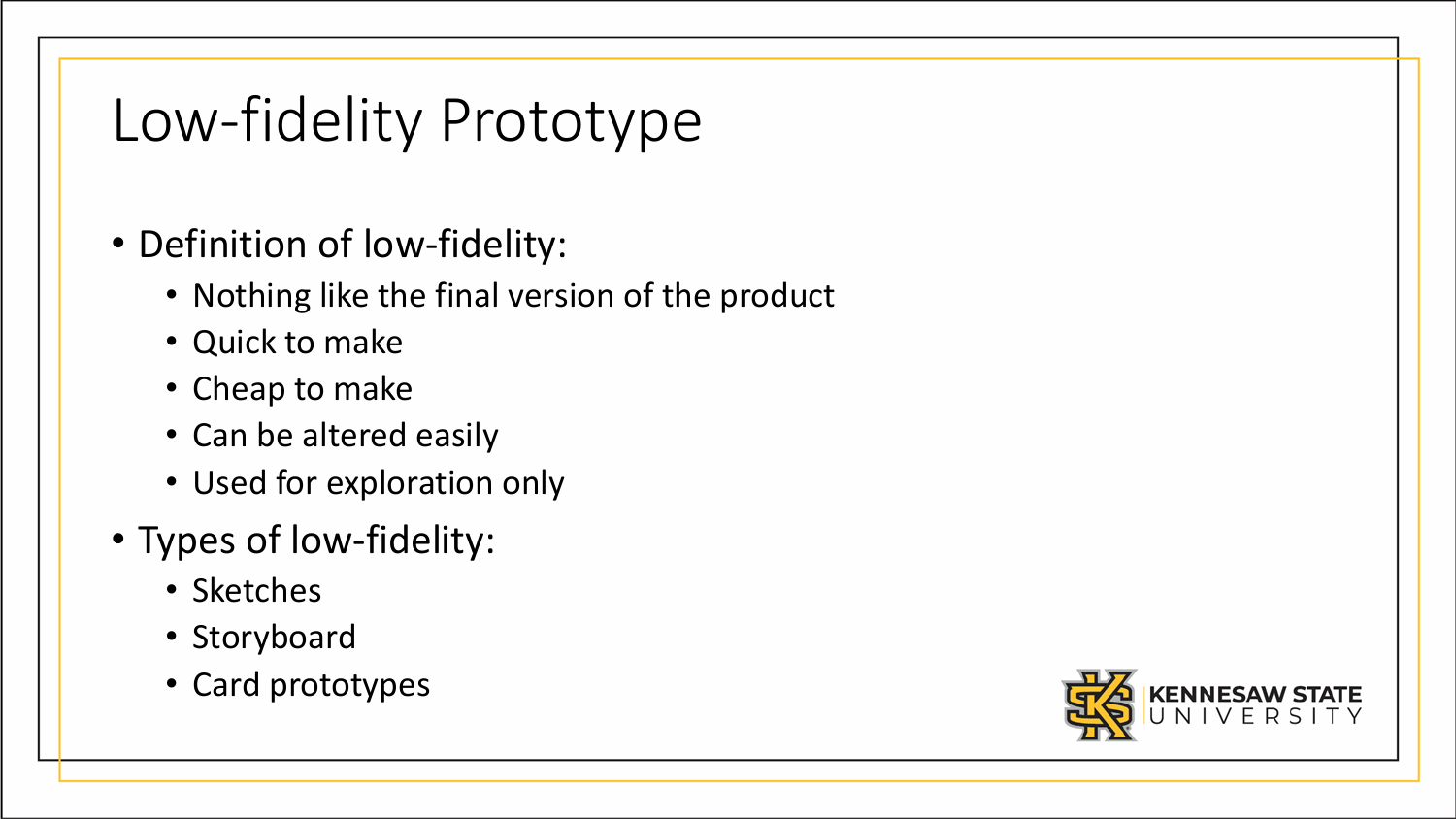# **High-fidelity Prototype**

- Definition of high-fidelity:
	- May be included in the final version of product
	- Looks almost exactly like the final product version
	- More expensive to make
	- Helps improve any errors in the product by interacting with the product
- Types of high-fidelity:
	- Program developed
	- Interactive product
	- Card prototypes

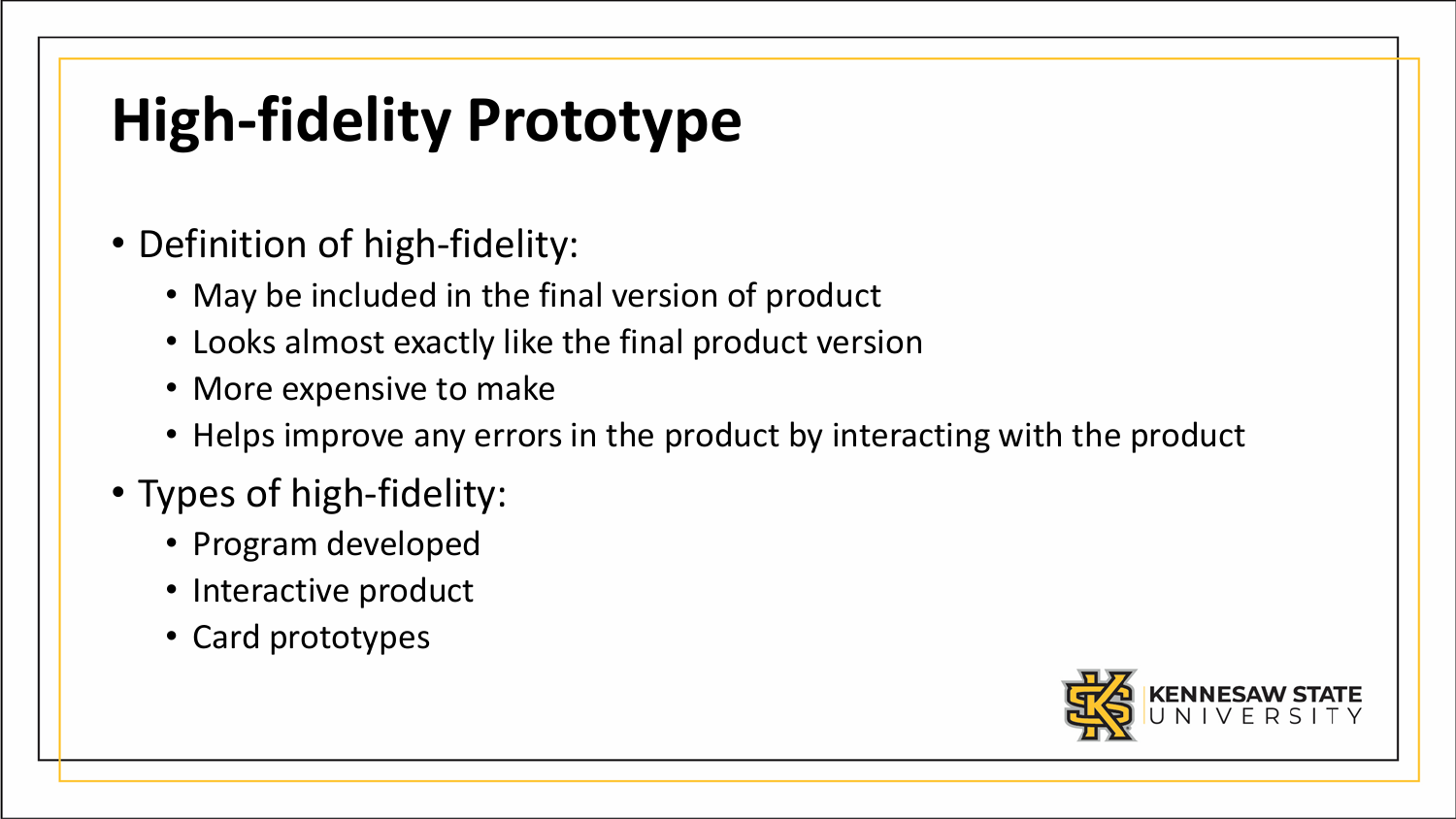#### **Summary**

- User interface design is incredibly important to the success of a design process
- Business functions are key components to for planning and organzing
- Evaluations and usability testing is another important step to making sure any errors are correct
- Prototyping in design helps create the most optimal product to give a user